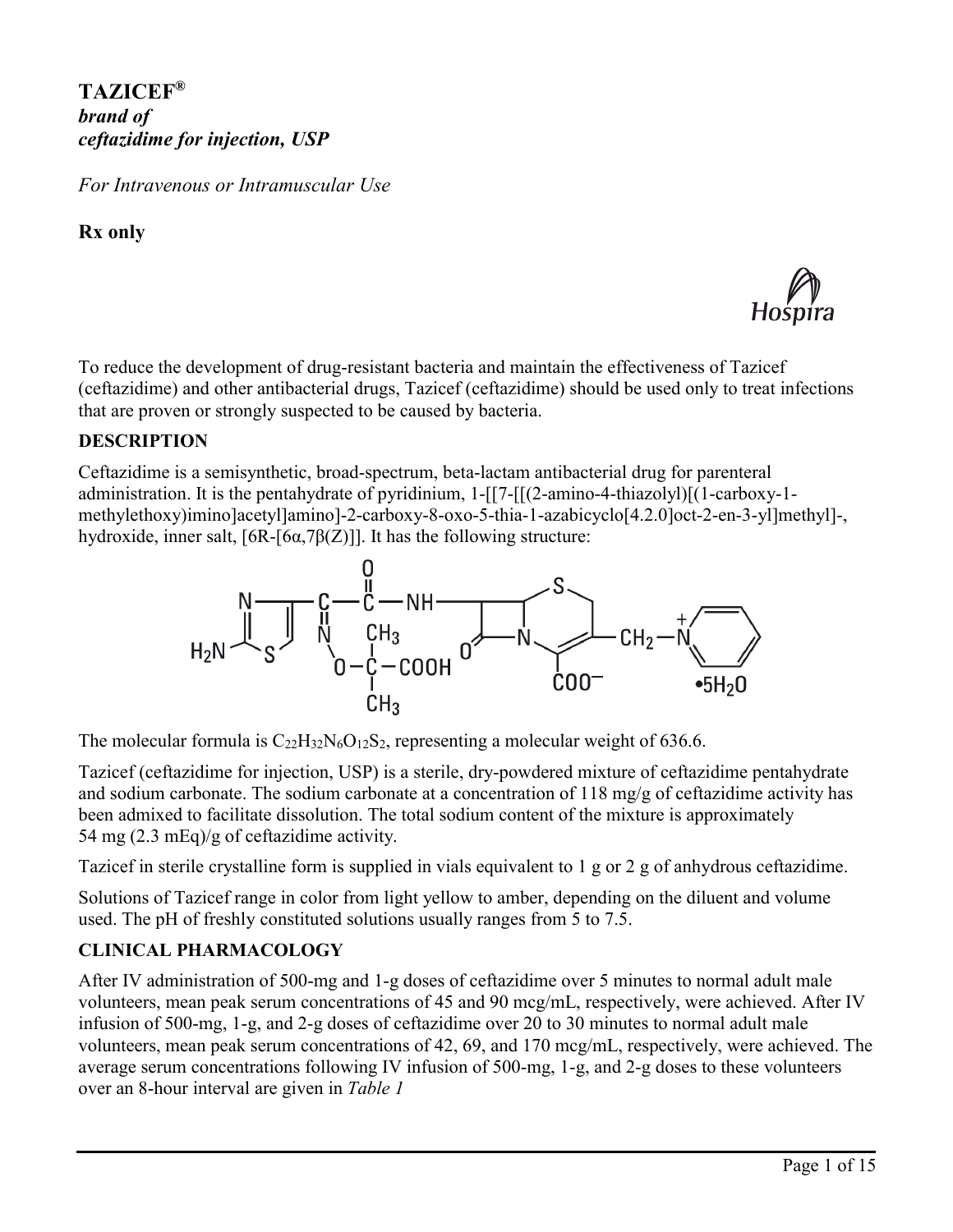#### **Table 1. Average Serum Concentrations of Ceftazidime**

| Ceftazidime    | <b>Serum Concentrations (mcg/mL)</b> |     |                 |      |      |
|----------------|--------------------------------------|-----|-----------------|------|------|
| <b>IV</b> Dose | 0.5 <sub>hr</sub>                    | hr. | 2 <sub>hr</sub> | 4 hr | 8 hr |
| 500 mg         | 42                                   |     |                 |      |      |
|                | 60                                   |     |                 |      |      |
|                | 29                                   |     |                 |      |      |

The absorption and elimination of ceftazidime were directly proportional to the size of the dose. The half-life following IV administration was approximately 1.9 hours. Less than 10% of ceftazidime was protein bound. The degree of protein binding was independent of concentration. There was no evidence of accumulation of ceftazidime in the serum in individuals with normal renal function following multiple IV doses of 1 and 2 g every 8 hours for 10 days.

Following intramuscular (IM) administration of 500-mg and 1-g doses of ceftazidime to normal adult volunteers, the mean peak serum concentrations were 17 and 39 mcg/mL, respectively, at approximately 1 hour. Serum concentrations remained above 4 mcg/mL for 6 and 8 hours after the IM administration of 500-mg and 1-g doses, respectively. The half-life of ceftazidime in these volunteers was approximately 2 hours.

The presence of hepatic dysfunction had no effect on the pharmacokinetics of ceftazidime in individuals administered 2 g intravenously every 8 hours for 5 days. Therefore, a dosage adjustment from the normal recommended dosage is not required for patients with hepatic dysfunction, provided renal function is not impaired.

Approximately 80% to 90% of an IM or IV dose of ceftazidime is excreted unchanged by the kidneys over a 24-hour period. After the IV administration of single 500-mg or 1-g doses, approximately 50% of the dose appeared in the urine in the first 2 hours. An additional 20% was excreted between 2 and 4 hours after dosing, and approximately another 12% of the dose appeared in the urine between 4 and 8 hours later. The elimination of ceftazidime by the kidneys resulted in high therapeutic concentrations in the urine.

The mean renal clearance of ceftazidime was approximately 100 mL/min. The calculated plasma clearance of approximately 115 mL/min indicated nearly complete elimination of ceftazidime by the renal route. Administration of probenecid before dosing had no effect on the elimination kinetics of ceftazidime. This suggested that ceftazidime is eliminated by glomerular filtration and is not actively secreted by renal tubular mechanisms.

Since ceftazidime is eliminated almost solely by the kidneys, its serum half-life is significantly prolonged in patients with impaired renal function. Consequently, dosage adjustments in such patients as described in the DOSAGE AND ADMINISTRATION section are suggested.

Therapeutic concentrations of ceftazidime are achieved in the following body tissues and fluids.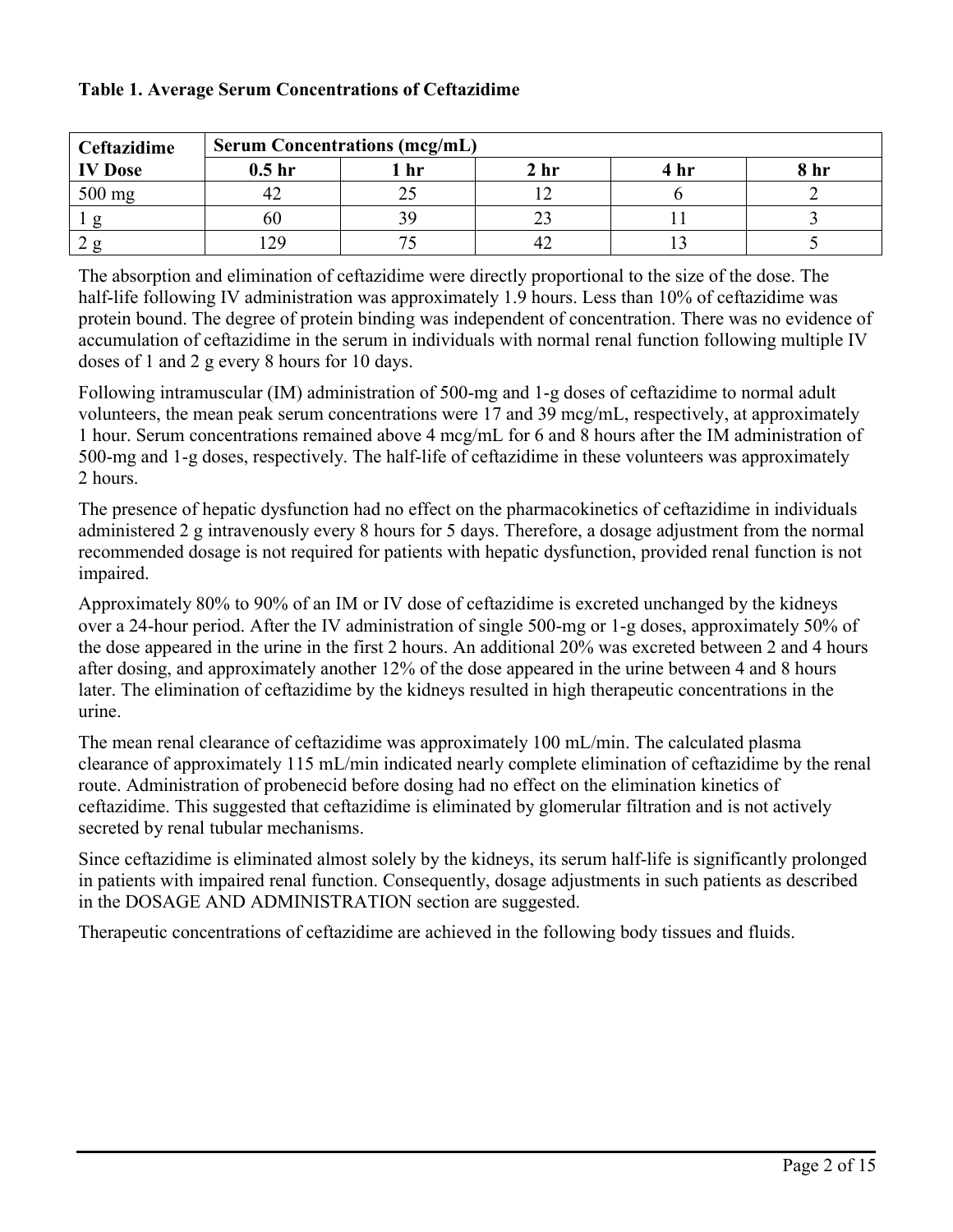| Table 2. Ceftazidime Concentrations in Body Tissues and Fluids |  |  |
|----------------------------------------------------------------|--|--|
|                                                                |  |  |

| <b>Tissue or Fluid</b> | <b>Dose/Route</b> | No. of<br><b>Patients</b> | Time of<br><b>Sample</b><br><b>Post Dose</b> | <b>Average Tissue</b><br>or Fluid Level<br>(mcg/mL or<br>$mcg/g$ ) |
|------------------------|-------------------|---------------------------|----------------------------------------------|--------------------------------------------------------------------|
| Urine                  | 500 mg IM         | 6                         | $0$ to $2$ hr                                | 2,100                                                              |
|                        | 2 g IV            | 6                         | $0$ to $2$ hr                                | 12,000                                                             |
| Bile                   | 2 g IV            | 3                         | $90 \text{ min}$                             | 36.4                                                               |
| Synovial fluid         | 2 g IV            | 13                        | 2 <sup>hr</sup>                              | 25.6                                                               |
| Peritoneal fluid       | 2 g IV            | 8                         | 2 <sup>hr</sup>                              | 48.6                                                               |
| Sputum                 | 1 g IV            | 8                         | 1 <sub>hr</sub>                              | 9                                                                  |
| Cerebrospinal fluid    | $2$ g q8hr IV     | 5                         | $120 \text{ min}$                            | 9.8                                                                |
| (inflamed meninges)    | $2$ g q8hr IV     | 6                         | 180 min                                      | 9.4                                                                |
| Aqueous humor          | 2 g IV            | 13                        | $1$ to $3$ hr                                | 11                                                                 |
| <b>Blister fluid</b>   | 1 g IV            | 7                         | $2$ to $3$ hr                                | 19.7                                                               |
| Lymphatic fluid        | 1 g IV            | 7                         | $2$ to $3$ hr                                | 23.4                                                               |
| Bone                   | 2 g IV            | 8                         | 0.67 <sub>hr</sub>                           | 31.1                                                               |
| Heart muscle           | 2 g IV            | 35                        | 30 to 280 min                                | 12.7                                                               |
| Skin                   | 2 g IV            | 22                        | 30 to 180 min                                | 6.6                                                                |
| Skeletal muscle        | 2 g IV            | 35                        | 30 to 280 min                                | 9.4                                                                |
| Myometrium             | 2 g IV            | 31                        | $1$ to $2$ hr                                | 18.7                                                               |

# **Microbiology**

### *Mechanism of Action*

Ceftazidime is a bactericidal agent that acts by inhibition of bacterial cell wall synthesis. Ceftazidime has activity in the presence of some beta-lactamases, both penicillinases and cephalosporinases, of Gram-negative and Gram-positive bacteria.

### *Mechanism of Resistance*

Resistance to ceftazidime is primarily through hydrolysis by beta-lactamase, alteration of penicillin-binding proteins (PBPs), and decreased permeability.

### Interaction with Other Antimicrobials

In an *in vitro* study, antagonistic effects have been observed with the combination of chloramphenicol and ceftazidime.

Ceftazidime has been shown to be active against most isolates of the following bacteria, both *in vitro* and in clinical infections as described in the INDICATIONS AND USAGE section:

### Gram-negative bacteria

- *Citrobacter* species
- *Enterobacter* species
- *Escherichia coli*
- *Klebsiella* species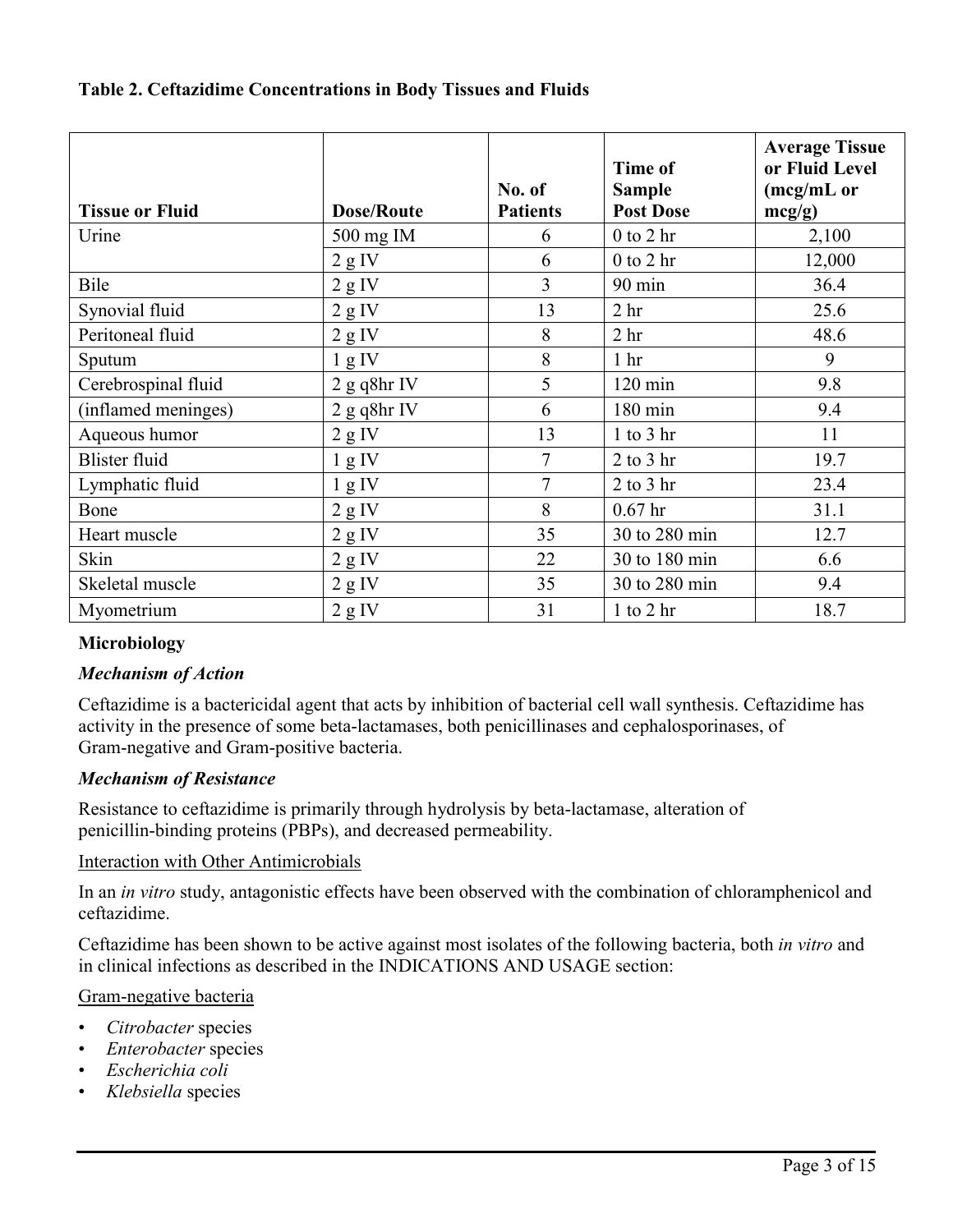- *Haemophilus influenzae*
- *Neisseria meningitidis*
- *Proteus mirabilis*
- *Proteus vulgaris*
- *Pseudomonas aeruginosa*
- *Serratia* species

#### Gram-positive bacteria

- *Staphylococcus aureus*
- *Streptococcus pneumoniae*
- *Streptococcus pyogenes*
- *Streptococcus agalactiae*

#### Anaerobic bacteria

• *Bacteroides* species (Note: many isolates of *Bacteroides* species are resistant)

The following *in vitro* data are available, but their clinical significance is unknown. At least 90 percent of the following microorganisms exhibit an *in vitro* minimum inhibitory concentration (MIC) less than or equal to the susceptible breakpoint for ceftazidime. However, the efficacy of ceftazidime in treating clinical infections due to these microorganisms has not been established in adequate and well-controlled clinical trials.

#### Gram-negative bacteria

- *Acinetobacter* species
- *Citrobacter diversus*
- *Citrobacter freundii*
- *Providencia* species (including *Providencia rettgeri*)
- *Salmonella* species
- *Shigella* species
- *Haemophilus parainfluenzae*
- *Morganella morganii*
- *Neisseria gonorrhoeae*
- *Yersinia enterocolitica*

#### Gram-positive bacteria

• *Staphylococcus epidermidis*

#### Anaerobic bacteria

- *Clostridium* species (Not including *Clostridium difficile*)
- *Peptostreptococcus* species

### **Susceptibility Testing**

For specific information regarding susceptibility test interpretive criteria and associated test methods and quality control standards recognized by FDA for this drug, please see: [https://www.fda.gov/STIC.](https://www.fda.gov/STIC)

### **INDICATIONS AND USAGE**

Tazicef (ceftazidime for injection) is indicated for the treatment of patients with infections caused by susceptible strains of the designated organisms in the following diseases: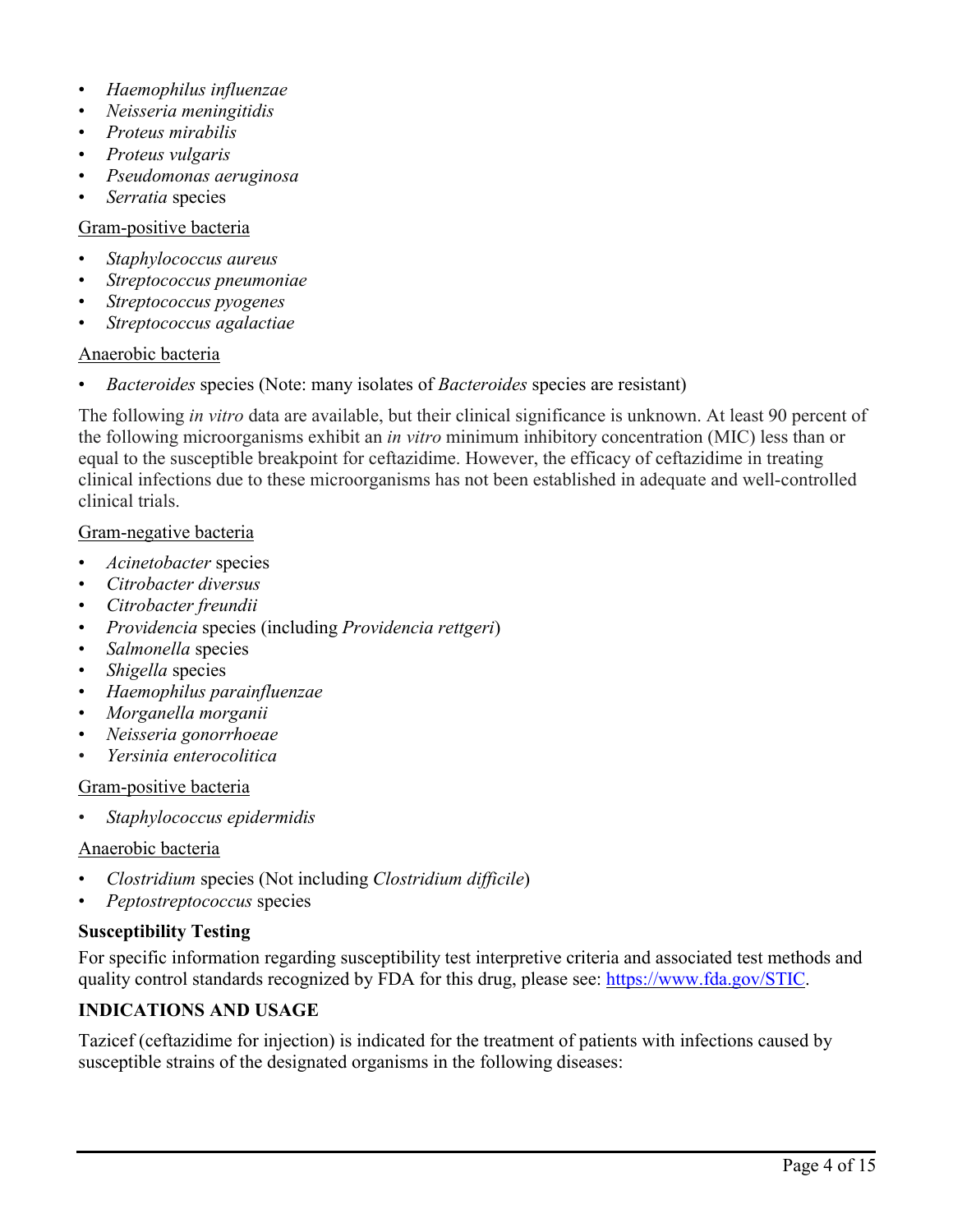- **1. Lower Respiratory Tract Infections,** including pneumonia, caused by *Pseudomonas aeruginosa* and other *Pseudomonas* spp.; *Haemophilus influenzae*, including ampicillin-resistant strains; *Klebsiella*  spp.; *Enterobacter* spp.; *Proteus mirabilis*; *Escherichia coli*; *Serratia* spp.; *Citrobacter* spp.; *Streptococcus pneumoniae*; and *Staphylococcus aureus* (methicillin-susceptible strains).
- **2. Skin and Skin-Structure Infections** caused by *Pseudomonas aeruginosa*; *Klebsiella* spp.; *Escherichia coli*; *Proteus* spp., including *Proteus mirabilis* and indole-positive *Proteus*; *Enterobacter*  spp.; *Serratia* spp.; *Staphylococcus aureus* (methicillin-susceptible strains); and *Streptococcus pyogenes* (group A beta-hemolytic streptococci).
- **3. Urinary Tract Infections,** both complicated and uncomplicated, caused by *Pseudomonas aeruginosa*; *Enterobacter* spp.; *Proteus* spp., including *Proteus mirabilis* and indole-positive *Proteus*; *Klebsiella* spp.; and *Escherichia coli*.
- **4. Bacterial Septicemia** caused by *Pseudomonas aeruginosa*, *Klebsiella* spp., *Haemophilus influenzae*, *Escherichia coli*, *Serratia* spp., *Streptococcus pneumoniae*, and S*taphylococcus aureus*  (methicillin-susceptible strains).
- **5. Bone and Joint Infections** caused by *Pseudomonas aeruginosa*, *Klebsiella* spp., *Enterobacter* spp., and *Staphylococcus aureus* (methicillin-susceptible strains).
- **6. Gynecologic Infections,** including endometritis, pelvic cellulitis, and other infections of the female genital tract caused by *Escherichia coli*.
- **7. Intra-abdominal Infections,** including peritonitis caused by *Escherichia coli*, *Klebsiella* spp., and *Staphylococcus aureus* (methicillin-susceptible strains) and polymicrobial infections caused by aerobic and anaerobic organisms and *Bacteroides* spp. (many strains of *Bacteroides fragilis* are resistant).
- **8. Central Nervous System Infections,** including meningitis, caused by *Haemophilus influenzae* and *Neisseria meningitidis*. Ceftazidime has also been used successfully in a limited number of cases of meningitis due to *Pseudomonas aeruginosa* and *Streptococcus pneumoniae*.

Tazicef (ceftazidime for injection, USP) may be used alone in cases of confirmed or suspected sepsis. Ceftazidime has been used successfully in clinical trials as empiric therapy in cases where various concomitant therapies with other antibacterial drugs have been used.

Tazicef may also be used concomitantly with other antibacterial drugs, such as aminoglycosides, vancomycin, and clindamycin; in severe and life-threatening infections; and in the immunocompromised patient. When such concomitant treatment is appropriate, prescribing information in the labeling for the other antibacterial drugs should be followed. The dose depends on the severity of the infection and the patient's condition.

To reduce the development of drug-resistant bacteria and maintain the effectiveness of Tazicef (ceftazidime) and other antibacterial drugs, Tazicef (ceftazidime) should be used only to treat infections that are proven or strongly suspected to be caused by susceptible bacteria. When culture and susceptibility information are available, they should be considered in selecting or modifying antibacterial therapy. In the absence of such data, local epidemiology and susceptibility patterns may contribute to the empiric selection of therapy.

# **CONTRAINDICATIONS**

Tazicef is contraindicated in patients who have shown hypersensitivity to ceftazidime or the cephalosporin group of antibacterial drugs.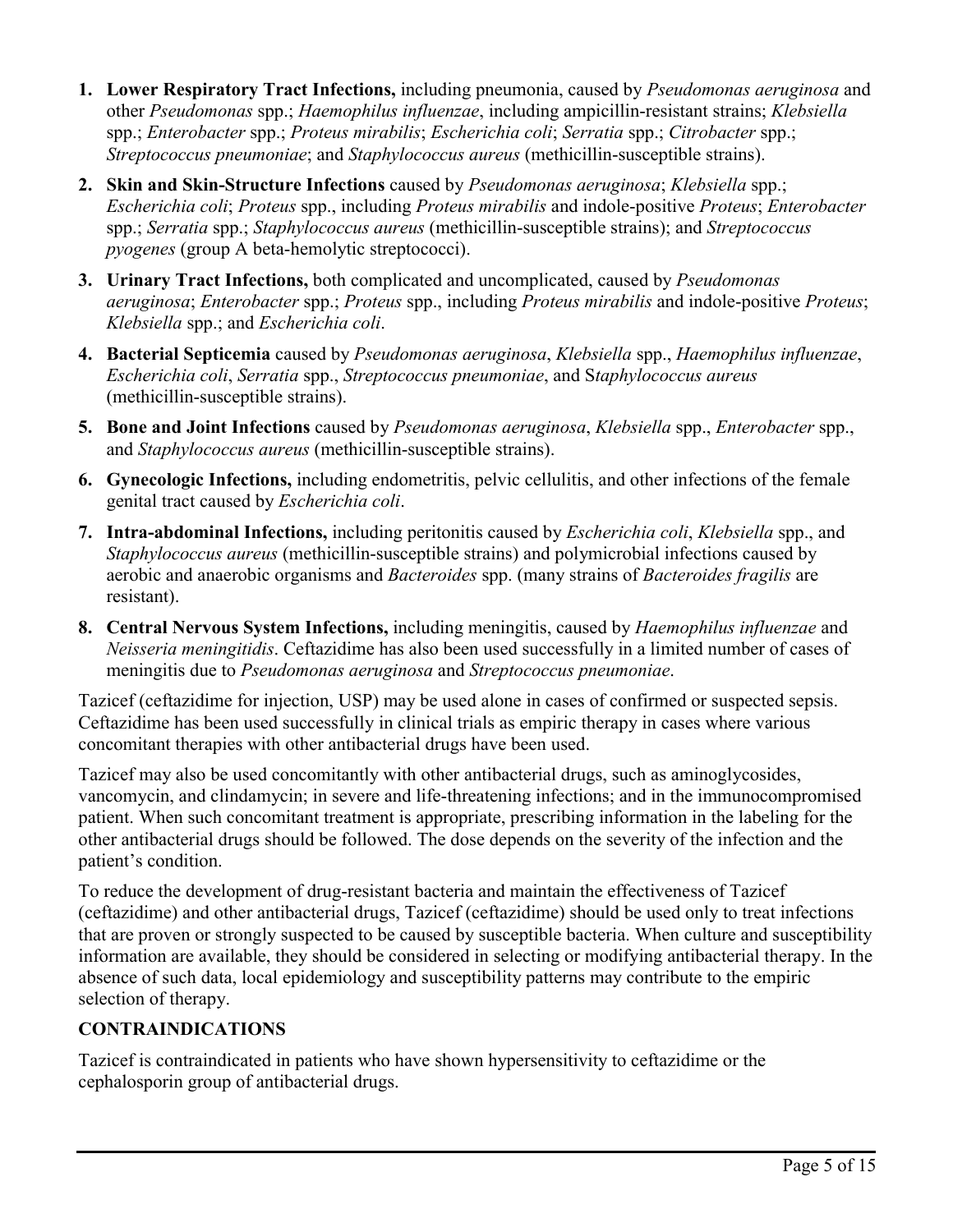# **WARNINGS**

BEFORE THERAPY WITH TAZICEF IS INSTITUTED, CAREFUL INQUIRY SHOULD BE MADE TO DETERMINE WHETHER THE PATIENT HAS HAD PREVIOUS HYPERSENSITIVITY REACTIONS TO CEFTAZIDIME, CEPHALOSPORINS, PENICILLINS, OR OTHER DRUGS. IF THIS PRODUCT IS TO BE GIVEN TO PENICILLIN-SENSITIVE PATIENTS, CAUTION SHOULD BE EXERCISED BECAUSE CROSS- HYPERSENSITIVITY AMONG BETA-LACTAM ANTIBACTERIAL DRUGS HAS BEEN CLEARLY DOCUMENTED AND MAY OCCUR IN UP TO 10% OF PATIENTS WITH A HISTORY OF PENICILLIN ALLERGY. IF AN ALLERGIC REACTION TO TAZICEF OCCURS, DISCONTINUE THE DRUG. SERIOUS ACUTE HYPERSENSITIVITY REACTIONS MAY REQUIRE TREATMENT WITH EPINEPHRINE AND OTHER EMERGENCY MEASURES, INCLUDING OXYGEN, IV FLUIDS, IV ANTIHISTAMINES, CORTICOSTEROIDS, PRESSOR AMINES, AND AIRWAY MANAGEMENT, AS CLINICALLY INDICATED.

*Clostridium difficile* associated diarrhea (CDAD) has been reported with use of nearly all antibacterial agents, including ceftazidime, and may range in severity from mild diarrhea to fatal colitis. Treatment with antibacterial agents alters the normal flora of the colon leading to overgrowth of *C. difficile*.

*C. difficile* produces toxins A and B which contribute to the development of CDAD. Hypertoxin producing strains of *C. difficile* cause increased morbidity and mortality, as these infections can be refractory to antimicrobial therapy and may require colectomy. CDAD must be considered in all patients who present with diarrhea following antibacterial drug use. Careful medical history is necessary since CDAD has been reported to occur over two months after the administration of antibacterial agents.

If CDAD is suspected or confirmed, ongoing antibacterial drug use not directed against *C. difficile* may need to be discontinued. Appropriate fluid and electrolyte management, protein supplementation, antibacterial drug treatment of *C. difficile*, and surgical evaluation should be instituted as clinically indicated.

Elevated levels of ceftazidime in patients with renal insufficiency can lead to seizures, nonconvulsive status epilepticus (NCSE), encephalopathy, coma, asterixis, neuromuscular excitability, and myoclonia (see PRECAUTIONS).

# **PRECAUTIONS**

### **General**

High and prolonged serum ceftazidime concentrations can occur from usual dosages in patients with transient or persistent reduction of urinary output because of renal insufficiency. The total daily dosage should be reduced when ceftazidime is administered to patients with renal insufficiency (see DOSAGE AND ADMINISTRATION). Elevated levels of ceftazidime in these patients can lead to seizures, nonconvulsive status epilepticus, encephalopathy, coma, asterixis, neuromuscular excitability, and myoclonia. Continued dosage should be determined by degree of renal impairment, severity of infection, and susceptibility of the causative organisms.

As with other antibacterial drugs, prolonged use of Tazicef (ceftazidime for injection, USP) may result in overgrowth of nonsusceptible organisms. Repeated evaluation of the patient's condition is essential. If superinfection occurs during therapy, appropriate measures should be taken.

Inducible type I beta-lactamase resistance has been noted with some organisms (e.g., *Enterobacter* spp., *Pseudomonas* spp., and *Serratia* spp.). As with other extended-spectrum beta-lactam antibacterial drugs, resistance can develop during therapy, leading to clinical failure in some cases. When treating infections caused by these organisms, periodic susceptibility testing should be performed when clinically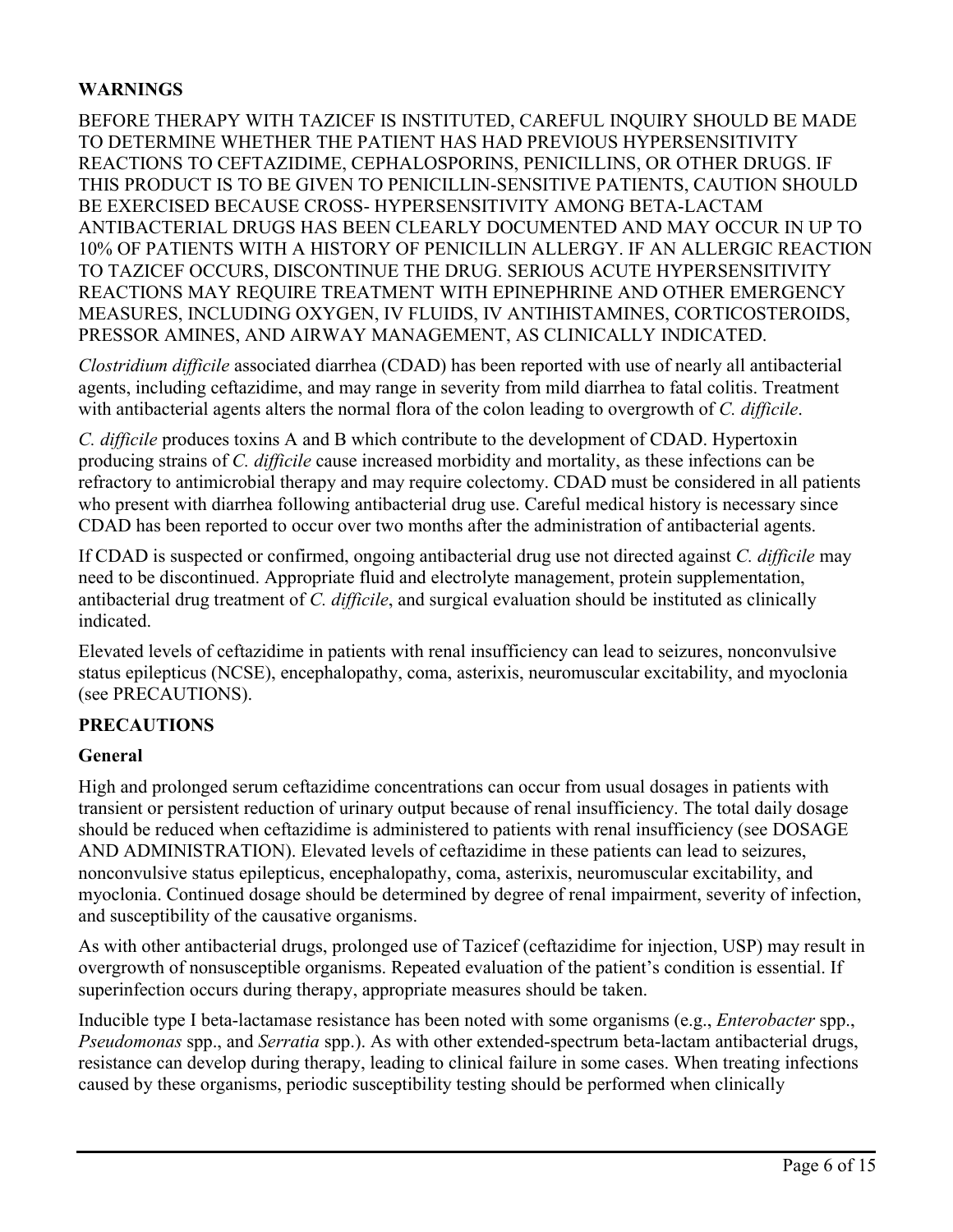appropriate. If patients fail to respond to monotherapy, an aminoglycoside or similar agent should be considered.

Cephalosporins may be associated with a fall in prothrombin activity. Those at risk include patients with renal and hepatic impairment, or poor nutritional state, as well as patients receiving a protracted course of antimicrobial therapy. Prothrombin time should be monitored in patients at risk and exogenous vitamin K administered as indicated.

Tazicef should be prescribed with caution in individuals with a history of gastrointestinal disease, particularly colitis.

Distal necrosis can occur after inadvertent intra-arterial administration of ceftazidime.

Prescribing Tazicef (ceftazidime) in the absence of a proven or strongly suspected bacterial infection or a prophylactic indication is unlikely to provide benefit to the patient and increases the risk of the development of drug-resistant bacteria.

### **Information for Patients**

Patients should be counseled that antibacterial drugs, including Tazicef (ceftazidime), should only be used to treat bacterial infections. They do not treat viral infections (e.g., the common cold). When Tazicef (ceftazidime) is prescribed to treat a bacterial infection, patients should be told that although it is common to feel better early in the course of therapy, the medication should be taken exactly as directed. Skipping doses or not completing the full course of therapy may: (1) decrease the effectiveness of the immediate treatment, and (2) increase the likelihood that bacteria will develop resistance and will not be treatable by Tazicef (ceftazidime) or other antibacterial drugs in the future.

Diarrhea is a common problem caused by antibacterial drugs which usually ends when the antibacterial drug is discontinued. Sometimes after starting treatment with antibacterial drugs, patients can develop watery and bloody stools (with or without stomach cramps and fever) even as late as 2 or more months after having taken the last dose of the antibacterial drug. If this occurs, patients should contact their physician as soon as possible.

# **Drug Interactions**

Nephrotoxicity has been reported following concomitant administration of cephalosporins with aminoglycoside antibacterial drugs or potent diuretics such as furosemide. Renal function should be carefully monitored, especially if higher dosages of the aminoglycosides are to be administered or if therapy is prolonged, because of the potential nephrotoxicity and ototoxicity of aminoglycoside antibacterial drugs. Nephrotoxicity and ototoxicity were not noted when ceftazidime was given alone in clinical trials.

Chloramphenicol has been shown to be antagonistic to beta-lactam antibacterial drugs, including ceftazidime, based on *in vitro* studies and time kill curves with enteric gram-negative bacilli. Due to the possibility of antagonism *in vivo*, particularly when bactericidal activity is desired, this drug combination should be avoided.

# **Drug/Laboratory Test Interactions**

The administration of ceftazidime may result in a false-positive reaction for glucose in the urine when using CLINITEST<sup>®</sup> tablets, Benedict's solution, or Fehling's solution. It is recommended that glucose tests based on enzymatic glucose oxidase reactions (such as CLINISTIX®) be used.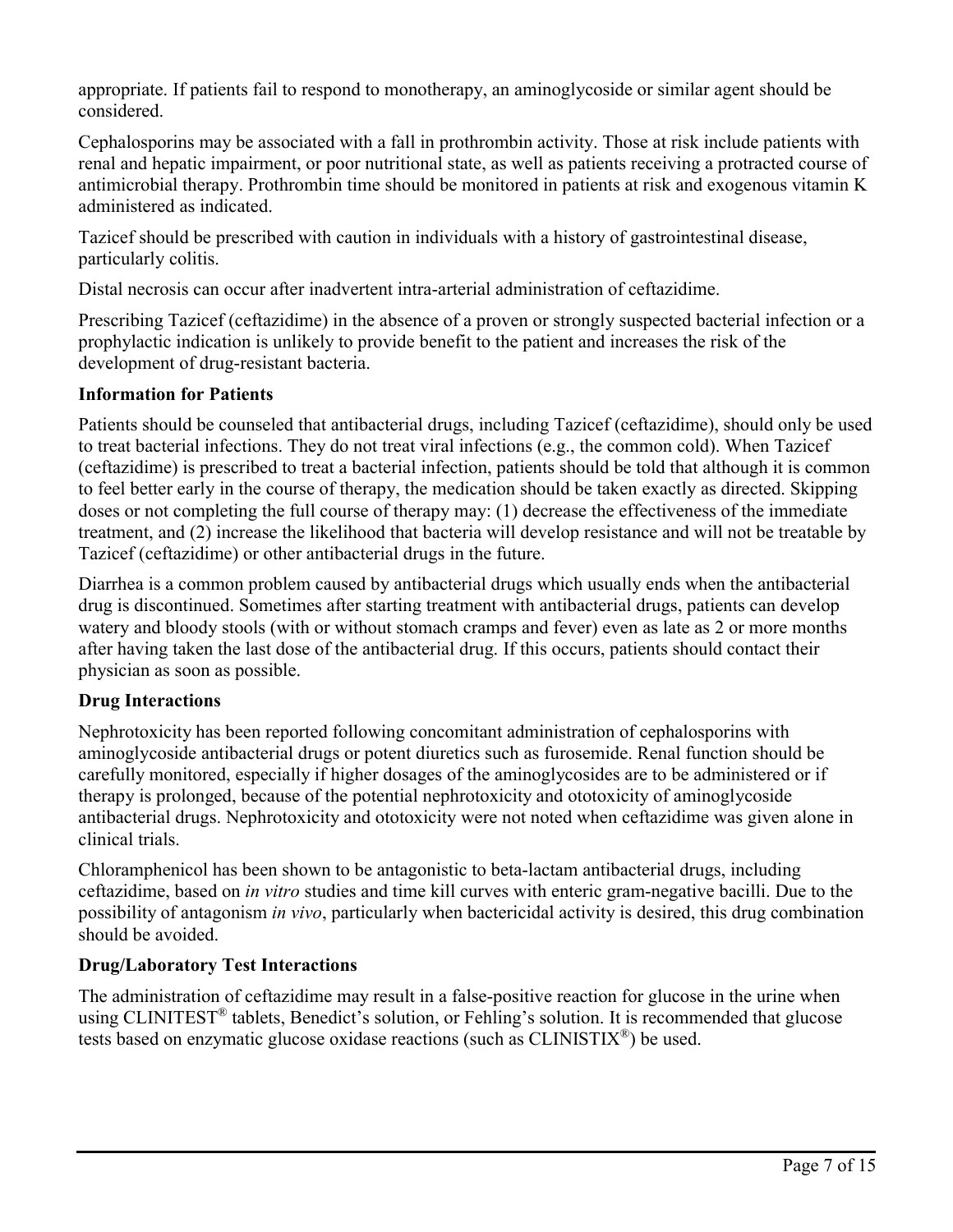# **Carcinogenesis, Mutagenesis, Impairment of Fertility**

Long-term studies in animals have not been performed to evaluate carcinogenic potential. However, a mouse micronucleus test and an Ames test were both negative for mutagenic effects.

### **Pregnancy**

### *Teratogenic Effects*

Pregnancy Category B. Reproduction studies have been performed in mice and rats at doses up to 40 times the human dose and have revealed no evidence of impaired fertility or harm to the fetus due to Tazicef. There are, however, no adequate and well-controlled studies in pregnant women. Because animal reproduction studies are not always predictive of human response, this drug should be used during pregnancy only if clearly needed.

### **Nursing Mothers**

Ceftazidime is excreted in human milk in low concentrations. Caution should be exercised when Tazicef is administered to a nursing woman.

### **Pediatric Use**

See DOSAGE AND ADMINISTRATION.

# **Geriatric Use**

Of the 2,221 subjects who received ceftazidime in 11 clinical studies, 824 (37%) were 65 and older while 391 (18%) were 75 and older. No overall differences in safety or effectiveness were observed between these subjects and younger subjects, and other reported clinical experience has not identified differences in responses between the elderly and younger patients, but greater susceptibility of some older individuals to drug effects cannot be ruled out. This drug is known to be substantially excreted by the kidney, and the risk of toxic reactions to this drug may be greater in patients with impaired renal function. Because elderly patients are more likely to have decreased renal function, care should be taken in dose selection, and it may be useful to monitor renal function (see DOSAGE AND ADMINISTRATION).

### **ADVERSE REACTIONS**

Ceftazidime is generally well tolerated. The incidence of adverse reactions associated with the administration of ceftazidime was low in clinical trials. The most common were local reactions following IV injection and allergic and gastrointestinal reactions. Other adverse reactions were encountered infrequently. No disulfiram-like reactions were reported.

The following adverse effects from clinical trials were considered to be either related to ceftazidime therapy or were of uncertain etiology:

**Local Effects,** reported in fewer than 2% of patients, were phlebitis and inflammation at the site of injection (1 in 69 patients).

**Hypersensitivity Reactions,** reported in 2% of patients, were pruritus, rash, and fever. Immediate reactions, generally manifested by rash and/or pruritus, occurred in 1 in 285 patients. Toxic epidermal necrolysis, Stevens-Johnson syndrome, and erythema multiforme have also been reported with cephalosporin antibacterial drugs, including ceftazidime. Angioedema and anaphylaxis (bronchospasm and/or hypotension) have been reported very rarely.

**Gastrointestinal Symptoms,** reported in fewer than 2% of patients, were diarrhea (1 in 78), nausea (1 in 156), vomiting (1 in 500), and abdominal pain (1 in 416). The onset of pseudomembranous colitis symptoms may occur during or after treatment (see WARNINGS).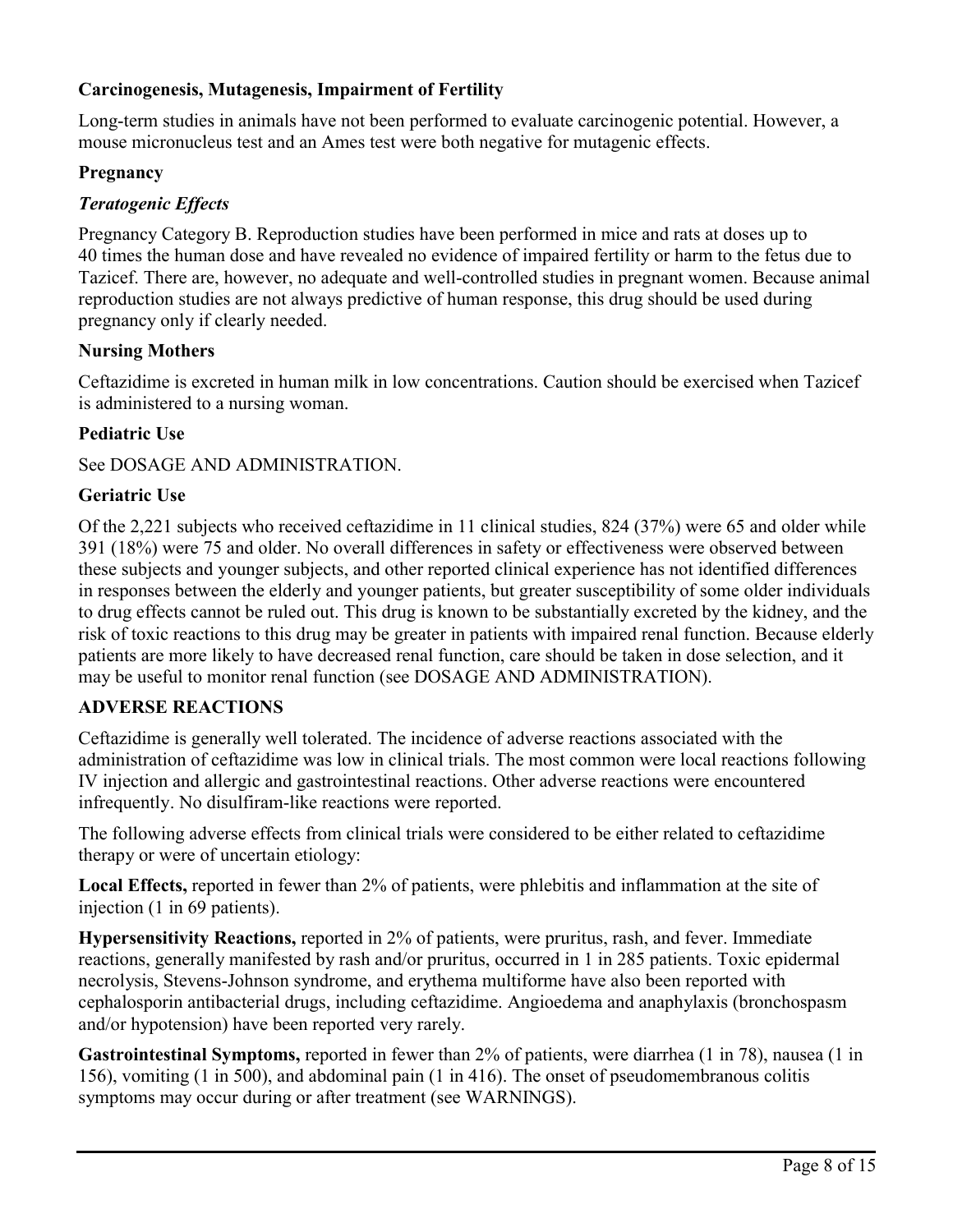**Central Nervous System Reactions** (fewer than 1%) included headache, dizziness, and paresthesia. Seizures have been reported with several cephalosporins, including ceftazidime. In addition, encephalopathy, coma, asterixis, neuromuscular excitability, and myoclonia have been reported in renally impaired patients treated with unadjusted dosing regimens of ceftazidime (see PRECAUTIONS: General).

**Less Frequent Adverse Events** (fewer than 1%) were candidiasis (including oral thrush) and vaginitis.

# **Hematologic**

Rare cases of hemolytic anemia have been reported.

**Laboratory Test Changes** noted during clinical trials with Tazicef (ceftazidime for injection, USP) were transient and included: eosinophilia (1 in 13), positive Coombs test without hemolysis (1 in 23), thrombocytosis (1 in 45), and slight elevations in one or more of the hepatic enzymes, aspartate aminotransferase (AST, SGOT) (1 in 16), alanine aminotransferase (ALT, SGPT) (1 in 15), LDH (1 in 18), GGT (1 in 19), and alkaline phosphatase (1 in 23). As with some other cephalosporins, transient elevations of blood urea, blood urea nitrogen, and/or serum creatinine were observed occasionally. Transient leukopenia, neutropenia, agranulocytosis, thrombocytopenia, and lymphocytosis were seen very rarely.

# **Postmarketing Experience with Tazicef (ceftazidime for injection, USP) Products**

In addition to the adverse events reported during clinical trials, the following events have been observed during clinical practice in patients treated with Tazicef and were reported spontaneously. For some of these events, data are insufficient to allow an estimate of incidence or to establish causation.

# *General*

Anaphylaxis; allergic reactions, which, in rare instances, were severe (e.g., cardiopulmonary arrest); urticaria; pain at injection site.

# *Hepatobiliary Tract*

Hyperbilirubinemia, jaundice.

# *Renal and Genitourinary*

Renal impairment.

### **Cephalosporin-Class Adverse Reactions**

In addition to the adverse reactions listed above that have been observed in patients treated with ceftazidime, the following adverse reactions and altered laboratory tests have been reported for cephalosporin-class antibacterial drugs:

### *Adverse Reactions*

Colitis, toxic nephropathy, hepatic dysfunction including cholestasis, aplastic anemia, hemorrhage.

# *Altered Laboratory Tests*

Prolonged prothrombin time, false-positive test for urinary glucose, pancytopenia.

To report **SUSPECTED ADVERSE REACTIONS**, contact Hospira, Inc. at 1-800-441-4100, or FDA at 1-800-FDA-1088 or www.fda.gov/medwatch.

# **OVERDOSAGE**

Ceftazidime overdosage has occurred in patients with renal failure. Reactions have included seizure activity, encephalopathy, asterixis, neuromuscular excitability, and coma. Patients who receive an acute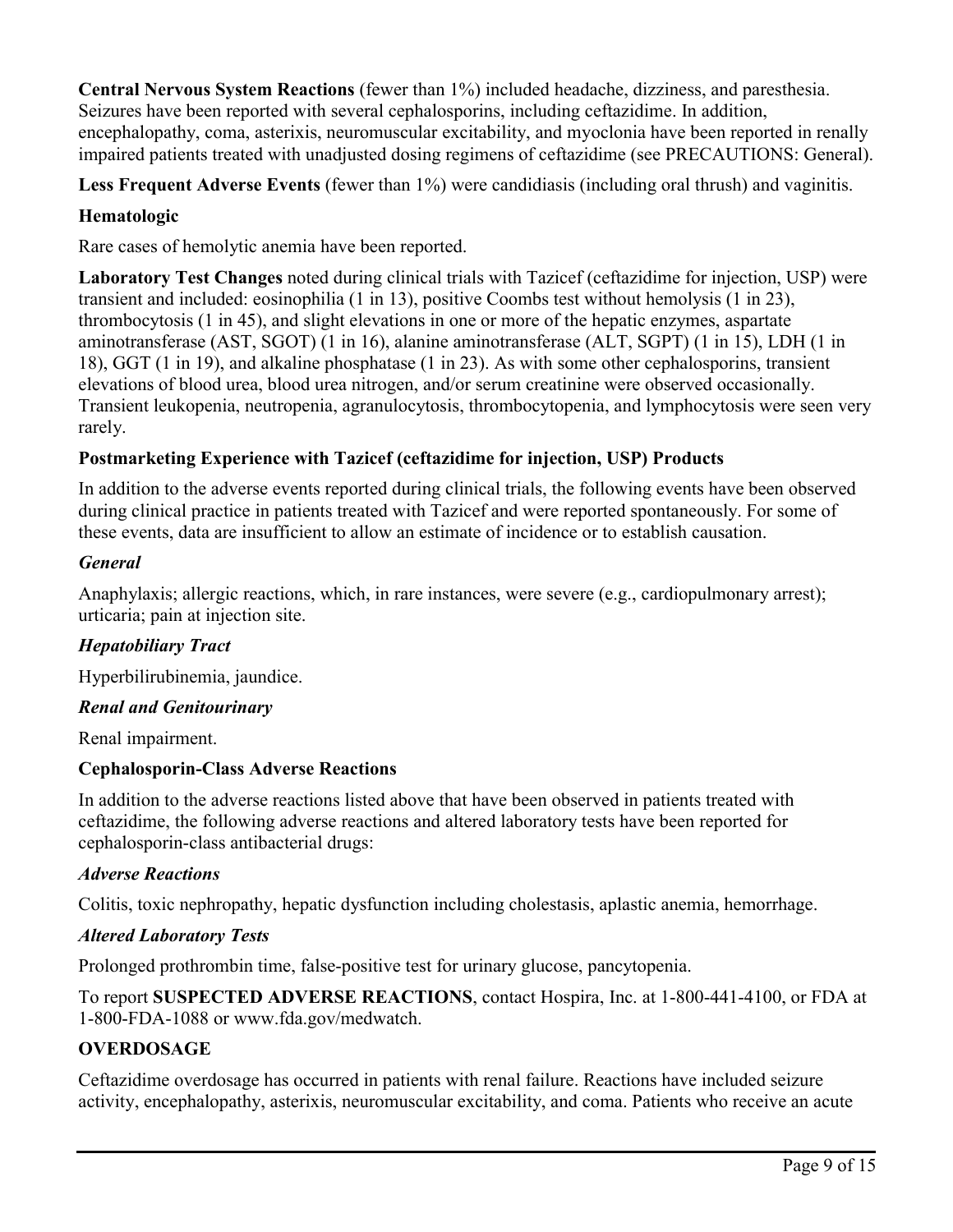overdosage should be carefully observed and given supportive treatment. In the presence of renal insufficiency, hemodialysis or peritoneal dialysis may aid in the removal of ceftazidime from the body.

# **DOSAGE AND ADMINISTRATION**

#### **Dosage**

The usual adult dosage is 1 gram administered intravenously or intramuscularly every 8 to 12 hours. The dosage and route should be determined by the susceptibility of the causative organisms, the severity of infection, and the condition and renal function of the patient.

The guidelines for dosage of Tazicef (ceftazidime for injection, USP) are listed in *Table 3*. The following dosage schedule is recommended.

### **Table 3. Recommended Dosage Schedule**

|                                                                                                                        | <b>Dose</b>                                                                      | Frequency           |
|------------------------------------------------------------------------------------------------------------------------|----------------------------------------------------------------------------------|---------------------|
| <b>Adult</b>                                                                                                           |                                                                                  |                     |
| Usual recommended dosage                                                                                               | 1 gram intravenous<br>or intramuscular                                           | every 8 to 12 hours |
| Uncomplicated urinary tract infection                                                                                  | 250 mg intravenous<br>or intramuscular                                           | every 12 hours      |
| Bone and joint infections                                                                                              | 2 grams intravenous                                                              | every 12 hours      |
| Complicated urinary tract infections                                                                                   | 500 mg intravenous<br>or intramuscular                                           | every 8 to 12 hours |
| Uncomplicated pneumonia; mild skin and skin-structure<br>infections                                                    | 500 mg to 1 gram<br>intravenous or<br>intramuscular                              | every 8 hours       |
| Serious gynecological and intra-abdominal infections                                                                   | 2 grams intravenous                                                              | every 8 hours       |
| Meningitis                                                                                                             | 2 grams intravenous                                                              | every 8 hours       |
| Very severe life-threatening infections, especially in<br>immunocompromised patients                                   | 2 grams intravenous                                                              | every 8 hours       |
| Lung infections caused by Pseudomonas spp. in patients<br>with cystic fibrosis with normal renal function <sup>*</sup> | 30 to 50 mg/kg<br>intravenous to a<br>maximum of 6<br>grams per day              | every 8 hours       |
| <b>Neonates</b> $(0 - 4$ weeks)                                                                                        | $30 \frac{\text{mg}}{\text{kg}}$<br>intravenous                                  | every 12 hours      |
| <b>Infants and children</b><br>$(1$ month $-12$ years)                                                                 | 30 to 50 mg/kg<br>intravenous to a<br>maximum of 6<br>grams per day <sup>†</sup> | every 8 hours       |

\* Although clinical improvement has been shown, bacteriologic cures cannot be expected in patients with chronic respiratory disease and cystic fibrosis.

† The higher dose should be reserved for immunocompromised pediatric patients or pediatric patients with cystic fibrosis or meningitis.

### *Impaired Hepatic Function*

No adjustment in dosage is required for patients with hepatic dysfunction.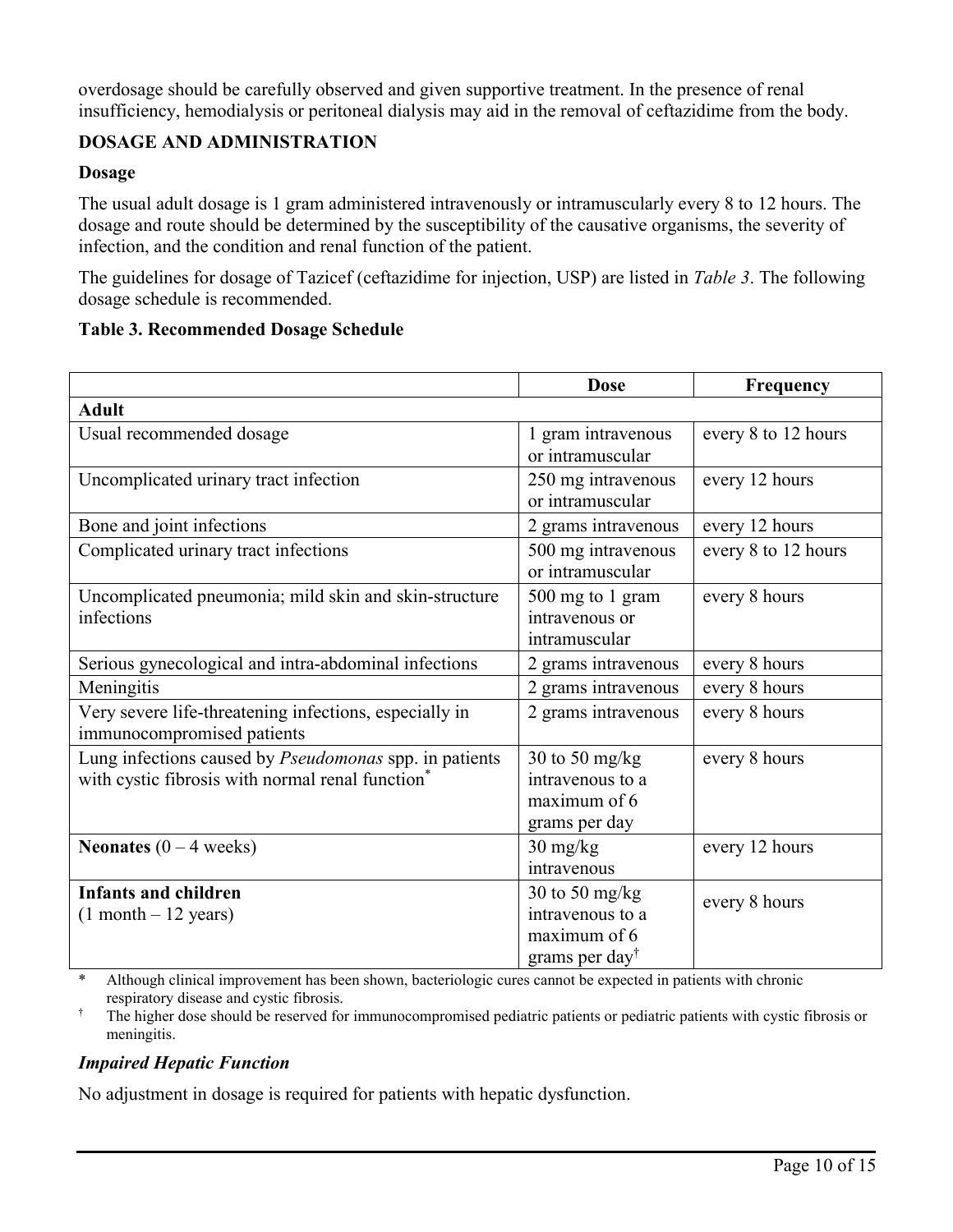### *Impaired Renal Function*

Ceftazidime is excreted by the kidneys, almost exclusively by glomerular filtration. Therefore, in patients with impaired renal function (glomerular filtration rate [GFR] <50 mL/min), it is recommended that the dosage of ceftazidime be reduced to compensate for its slower excretion. In patients with suspected renal insufficiency, an initial loading dose of 1 gram of ceftazidime may be given. An estimate of GFR should be made to determine the appropriate maintenance dosage. The recommended dosage is presented in *Table 4*.

### **Table 4. Recommended Maintenance Dosages of Tazicef (Ceftazidime for Injection, USP) in Renal Insufficiency**

**NOTE: if the dose recommended in** *Table 3* **above is lower than that recommended for patients with renal insufficiency as outlined in** *Table 4***, the lower dose should be used.**

| <b>Creatinine Clearance</b><br>(mL/min) | <b>Recommended Unit Dose of</b><br><b>Tazicef</b> | <b>Frequency of Dosing</b> |
|-----------------------------------------|---------------------------------------------------|----------------------------|
| 50 to 31                                | l gram                                            | every 12 hours             |
| 30 to 16                                | l gram                                            | every 24 hours             |
| 15 to $6$                               | $500$ mg                                          | every 24 hours             |
| less than 5                             | $500$ mg                                          | every 48 hours             |

When only serum creatinine is available, the following formula (Cockcroft's equation)<sup>1</sup> may be used to estimate creatinine clearance. The serum creatinine should represent a steady state of renal function:

Males: Creatinine clearance  $(mL/min) =$  Weight  $(kg) \times (140 - age)$ 

72 x serum creatinine (mg/dL)

Females: 0.85 x male value

In patients with severe infections who would normally receive 6 grams of Tazicef daily were it not for renal insufficiency, the unit dose given in the table above may be increased by 50% or the dosing frequency may be increased appropriately. Further dosing should be determined by therapeutic monitoring, severity of the infection, and susceptibility of the causative organism.

In pediatric patients as for adults, the creatinine clearance should be adjusted for body surface area or lean body mass, and the dosing frequency should be reduced in cases of renal insufficiency.

In patients undergoing hemodialysis, a loading dose of 1 gram is recommended, followed by 1 gram after each hemodialysis period.

Tazicef (ceftazidime for injection, USP) can also be used in patients undergoing intraperitoneal dialysis and continuous ambulatory peritoneal dialysis. In such patients, a loading dose of 1 gram of Tazicef may be given, followed by 500 mg every 24 hours. In addition to IV use, Tazicef can be incorporated in the dialysis fluid at a concentration of 250 mg for 2 L of dialysis fluid.

**Note:** Generally, Tazicef should be continued for 2 days after the signs and symptoms of infection have disappeared, but in complicated infections longer therapy may be required.

### **Administration**

Tazicef may be given intravenously or by deep IM injection into a large muscle mass such as the upper outer quadrant of the gluteus maximus or lateral part of the thigh. Intra-arterial administration should be avoided (see PRECAUTIONS).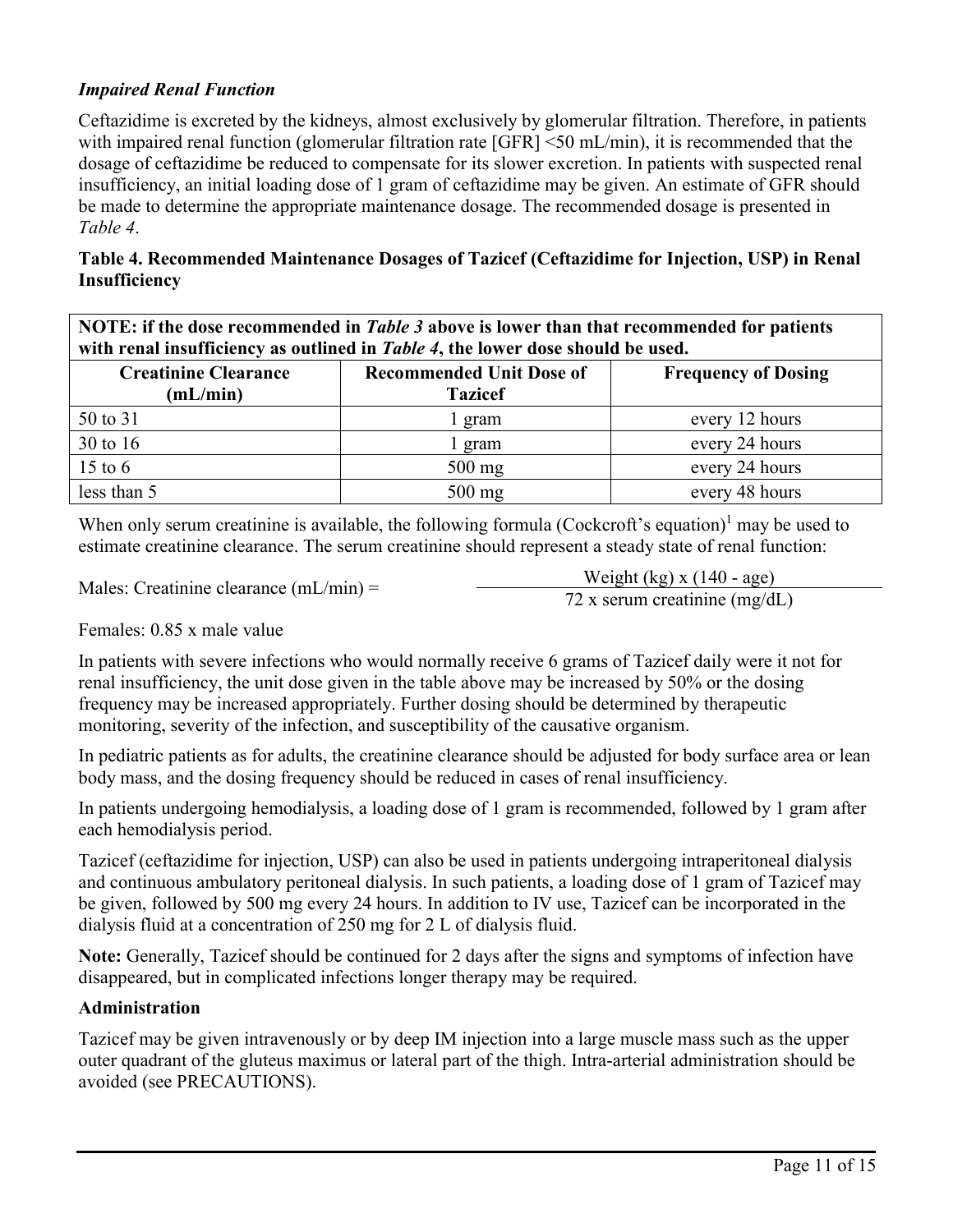### *Intramuscular Administration*

For IM administration, Tazicef should be constituted with one of the following diluents: Sterile Water for Injection, Bacteriostatic Water for Injection, or 0.5% or 1% Lidocaine Hydrochloride Injection. Refer to *Table 5*.

#### *Intravenous Administration*

The IV route is preferable for patients with bacterial septicemia, bacterial meningitis, peritonitis, or other severe or life-threatening infections, or for patients who may be poor risks because of lowered resistance resulting from such debilitating conditions as malnutrition, trauma, surgery, diabetes, heart failure, or malignancy, particularly if shock is present or pending.

For direct intermittent IV administration*,* constitute Tazicef as directed in *Table 5* with Sterile Water for Injection. Slowly inject directly into the vein over a period of 3 to 5 minutes or give through the tubing of an administration set while the patient is also receiving one of the compatible IV fluids (see COMPATIBILITY AND STABILITY).

For IV infusion*,* constitute the 1-gram or 2-gram vial and add an appropriate quantity of the resulting solution to an IV container with one of the compatible IV fluids listed under the COMPATIBILITY AND STABILITY section.

Intermittent IV infusion with a Y-type administration set can be accomplished with compatible solutions. However, during infusion of a solution containing ceftazidime, it is desirable to discontinue the other solution.

Freezing solutions of ceftazidime for injection is not recommended.

### **Table 5. Preparation of Solutions of Tazicef**

| <b>Size</b>   | <b>Amount of</b><br><b>Diluent to</b><br>be Added<br>(mL) | Approximate<br><b>Available Volume</b><br>(mL) | Approximate<br><b>Ceftazidime</b><br>Concentration<br>(mg/mL) |
|---------------|-----------------------------------------------------------|------------------------------------------------|---------------------------------------------------------------|
| Intramuscular |                                                           |                                                |                                                               |
| 1 gram vial   |                                                           | 3.6                                            | 280                                                           |
| Intravenous   |                                                           |                                                |                                                               |
| 1 gram vial   | 10                                                        | 10.6                                           | 95                                                            |
| 2 gram vial   | 10                                                        | 11.2                                           | 180                                                           |

All vials of Tazicef as supplied are under reduced pressure. When Tazicef is dissolved, carbon dioxide is released and a positive pressure develops. For ease of use please follow the recommended techniques of constitution described on the detachable Instructions for Constitution section of this insert.

Solutions of Tazicef, like those of most beta-lactam antibacterial drugs, should not be added to solutions of aminoglycoside antibacterial drugs because of potential interaction.

However, if concurrent therapy with Tazicef and an aminoglycoside is indicated, each of these antibacterial drugs can be administered separately to the same patient.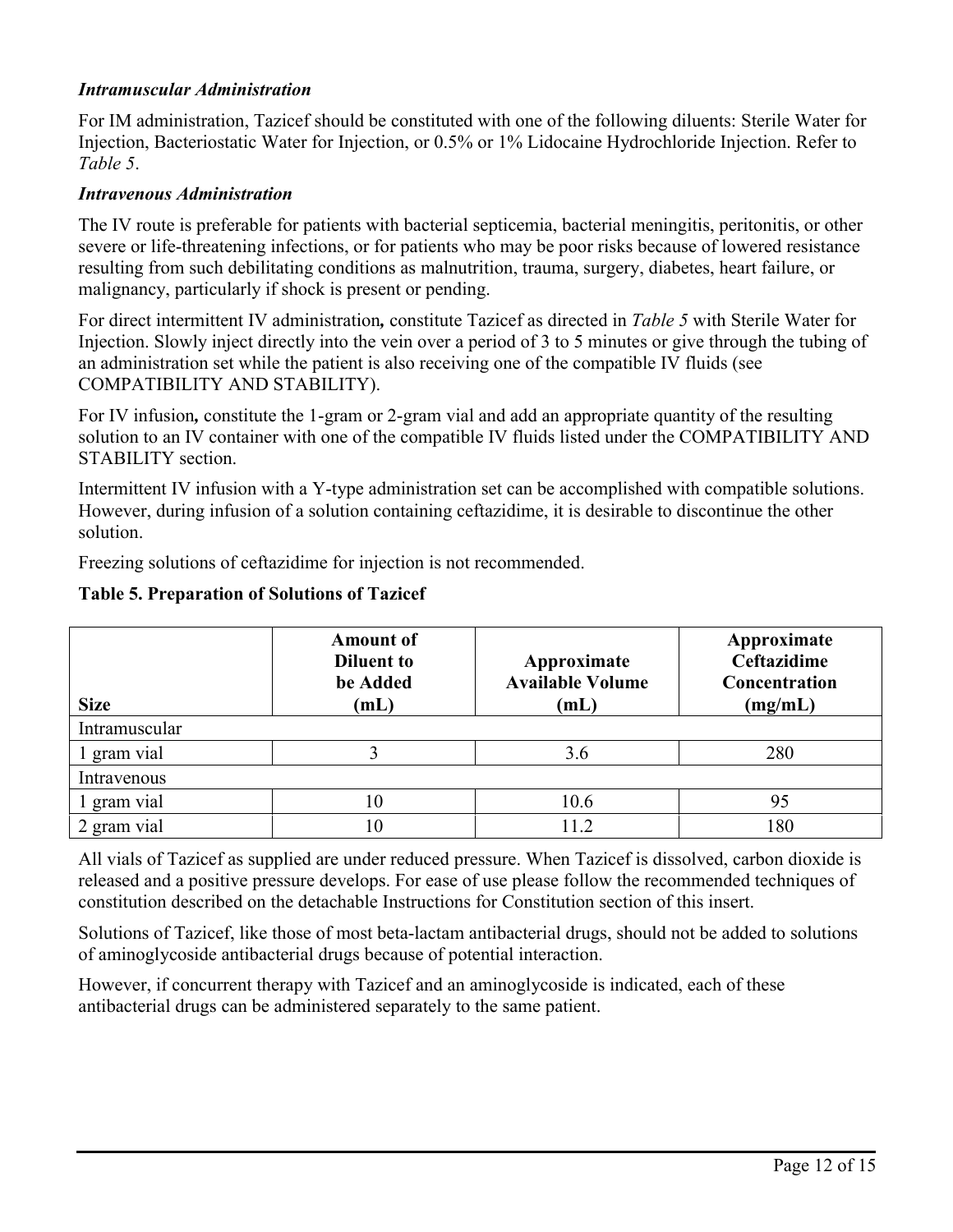# **COMPATIBILITY AND STABILITY**

### **Intramuscular**

Tazicef (ceftazidime for injection, USP), when constituted as directed with Sterile Water for Injection, Bacteriostatic Water for Injection, or 0.5% or 1% Lidocaine Hydrochloride Injection, maintains satisfactory potency for 24 hours at room temperature or for 7 days under refrigeration. Solutions in Sterile Water for Injection that are frozen immediately after constitution in the original container are stable for 3 months when stored at -20°C. Once thawed, solutions should not be refrozen. Thawed solutions may be stored for up to 8 hours at room temperature or for 4 days in a refrigerator.

### **Intravenous**

Tazicef (ceftazidime for injection, USP) when constituted as directed with Sterile Water for Injection, maintains satisfactory potency for 24 hours at room temperature or for 7 days under refrigeration. Solutions in Sterile Water for Injection in the original container or in 0.9% Sodium Chloride Injection in VIAFLEX® small-volume containers that are frozen immediately after constitution are stable for 3 months when stored at -20°C. Do not force thaw by immersion in water baths or by microwave irradiation. Once thawed, solutions should not be refrozen. Thawed solutions may be stored for up to 24 hours at room temperature or for 7 days in a refrigerator. More concentrated solutions in Sterile Water for Injection in the original container that are frozen immediately after constitution are stable for 3 months when stored at -20°C. Once thawed, solutions should not be refrozen. Thawed solutions may be stored for up to 8 hours at room temperature or for 4 days in a refrigerator.

Tazicef is compatible with the more commonly used IV infusion fluids. Solutions at concentrations between 1 and 40 mg/mL in 0.9% Sodium Chloride Injection; 1/6 M Sodium Lactate Injection; 5% Dextrose Injection; 5% Dextrose and 0.225% Sodium Chloride Injection; 5% Dextrose and 0.45% Sodium Chloride Injection; 5% Dextrose and 0.9% Sodium Chloride Injection; 10% Dextrose Injection; Ringer's Injection, USP; Lactated Ringer's Injection, USP; 10% Invert Sugar in Water for Injection; and NORMOSOL®-M in 5% Dextrose Injection may be stored for up to 24 hours at room temperature or for 7 days if refrigerated.

Tazicef is less stable in Sodium Bicarbonate Injection than in other IV fluids. It is not recommended as a diluent. Solutions of Tazicef in 5% Dextrose Injection and 0.9% Sodium Chloride Injection are stable for at least 6 hours at room temperature in plastic tubing, drip chambers, and volume control devices of common IV infusion sets.

Ceftazidime at a concentration of 4 mg/mL has been found compatible for 24 hours at room temperature or for 7 days under refrigeration in 0.9% Sodium Chloride Injection or 5% Dextrose Injection when admixed with: cefuroxime sodium (ZINACEF®) 3 mg/mL, heparin 10 or 50 U/mL, or potassium chloride 10 or 40 mEq/L.

Vancomycin solution exhibits a physical incompatibility when mixed with a number of drugs, including ceftazidime. The likelihood of precipitation with ceftazidime is dependent on the concentrations of vancomycin and ceftazidime present. It is therefore recommended, when both drugs are to be administered by intermittent IV infusion, that they be given separately, flushing the IV lines (with 1 of the compatible IV fluids) between the administration of these 2 agents.

**Note:** Parenteral drug products should be inspected visually for particulate matter before administration whenever solution and container permit.

As with other cephalosporins, Tazicef powder, as well as solutions, tend to darken depending on storage conditions; within the stated recommendations, however, product potency is not adversely affected.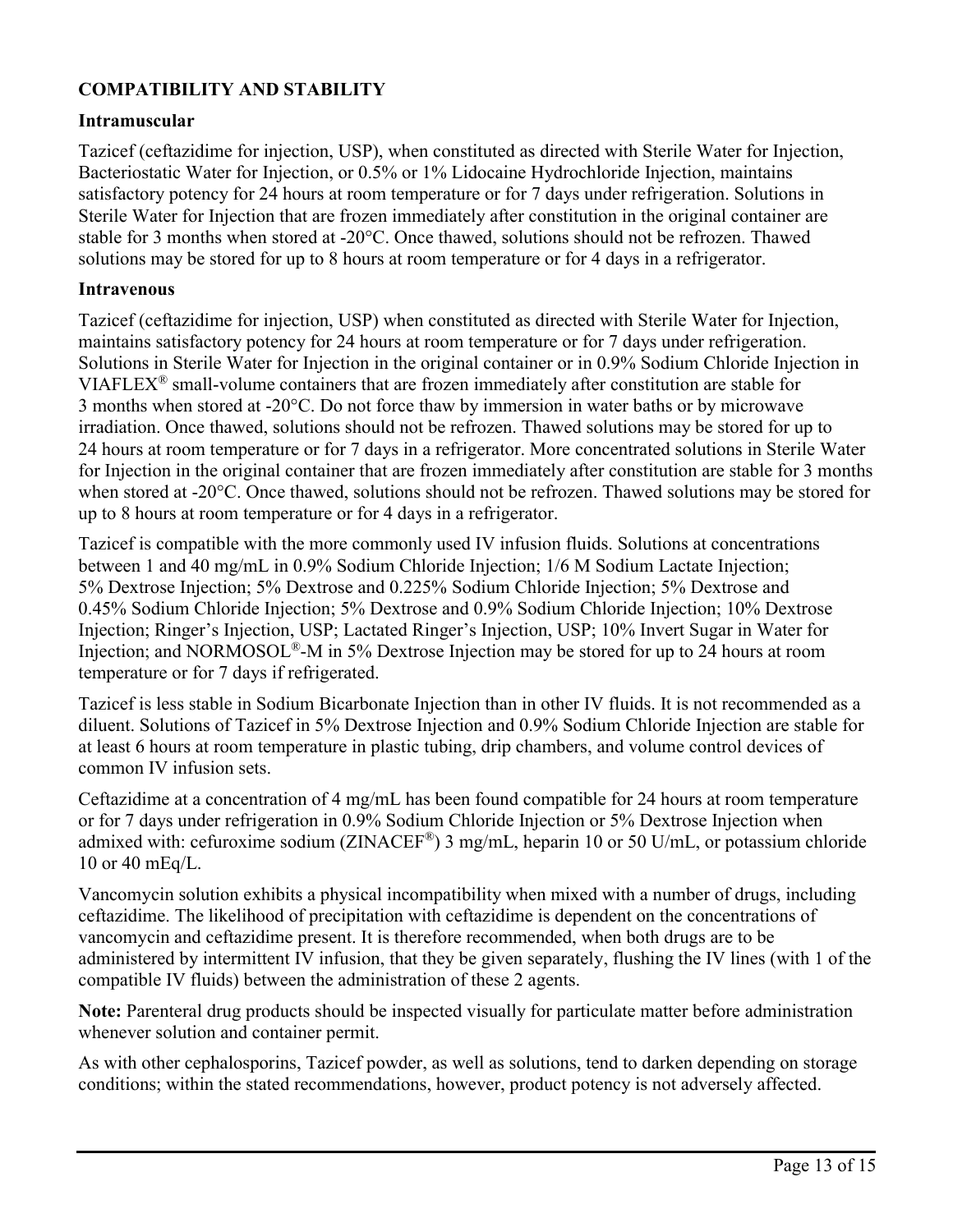### **HOW SUPPLIED**

Tazicef in the dry state should be stored at 20°C to 25°C (68°F to 77°F) [See USP Controlled Room Temperature] and protected from light. Tazicef (ceftazidime for injection, USP) is a dry, white to off-white powder supplied in vials as follows:

| <b>Unit of Sale</b>              | Concentration |
|----------------------------------|---------------|
| NDC 0409-5082-16                 |               |
| 25 single-dose vials in a carton | g/vial        |
| NDC 0409-5084-11                 |               |
| 10 single-dose vials in a carton | $2$ g/vial    |

#### **REFERENCES**

1. Cockcroft DW, Gault MH. Prediction of creatinine clearance from serum creatinine. Nephron. 1976;16:31-41.

ZINACEF® is a registered trademark of Teligent, Inc.

CLINITEST and CLINISTIX are registered trademarks of Ames Division, Miles Laboratories, Inc.

Manufactured by Sandoz GmbH for Hospira, Inc., Lake Forest, IL 60045, USA

LAB-1131-8.0

Revised: 3/2022